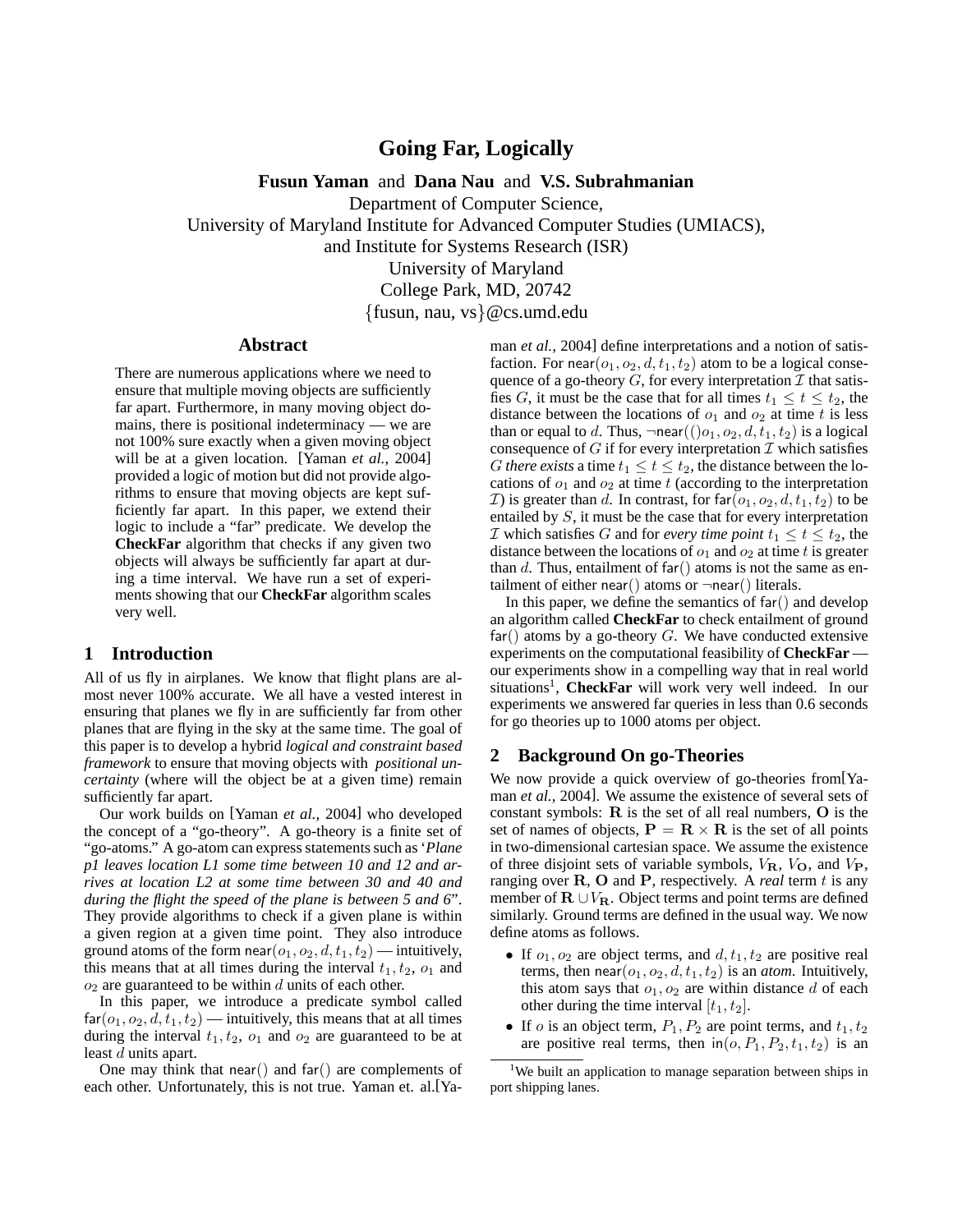*atom*. Intuitively, this atom says that object  $\sigma$  is in the rectangle whose lower left (resp. upper right) corner is  $P_1$  (resp.  $P_2$ ) at some point in the time interval  $[t_1, t_2]$ .

• If  $o$  is an object term,  $P_1, P_2$  are point terms, and  $t_1^-, t_1^+, t_2^-, t_2^+, v^-, v^+$  are positive real terms, then  $\text{go}(o, P_1, P_2, t_1^-, t_1^+, t_2^-, t_2^+, v^-, v^+)$  is an atom called a *go atom*. Intuitively, this atom says that object o leaves point  $P_1$  at some time in  $[t_1^-, t_1^+]$  and arrives at point  $P_2$ during  $[t_2^-, t_2^+]$ , traveling in a straight line with a minimum speed  $v^{-}$  and maximum speed  $v^{+}$ .

Ground atoms are defined in the usual way. A *go theory* is a finite set of *ground* go-atoms. *Note that go-theories do not contain* near() *or* in() *atoms.*

**Notation.** If 
$$
g = \text{go}(o, P_1, P_2, t_1^-, t_1^+, t_2^-, t_2^+, v^-, v^+)
$$
, then,

$$
\begin{array}{lll} obj(g)=o, & v^-(g)=v^-, & v^+(g)=v^+,\\ loc_1(g)=P_1, & t_1^-(g)=t_1^-, & t_1^+(g)=t_1^+,\\ loc_2(g)=P_2, & t_2^-(g)=t_2^-, & t_2^+(g)=t_2^+. \end{array}
$$

If G is a go-theory and o is an object id, the *restriction of* G *to o*, denoted  $G^o$  is the set  $\{g \in \tilde{G} \mid obj(g) = o\}.$ 

An *interpretation* is a continuous function  $\mathcal{I}: \mathbf{O} \times \mathbf{R}^+ \to$ **P**. Intuitively,  $\mathcal{I}(o, t)$  is o's location at time t.

**Definition 1** *Let*  $g = \text{go}(o, P_1, P_2, t_1^-, t_1^+, t_2^-, t_2^+, v^-, v^+)$ *be a ground atom and* I *be an interpretation.* I *satisfies* g *w.r.t. a time interval*  $T = [t_1, t_2]$  *iff:* 

- $t_1 \in [t_1^-, t_1^+]$  and  $\mathcal{I}(o, t_1) = P_1$
- $t_2 \in [t_2^-, t_2^+]$  and  $\mathcal{I}(o, t_2) = P_2$
- $\forall t \in [t_1, t_2], \mathcal{I}(o, t)$  *is on the line segment*  $[P_1, P_2]$
- $\bullet$   $\forall t, t' \in [t_1, t_2], \quad t < t'$  implies  $\textsf{dist}(\mathcal{I}(o, t), P_1)$  <  $dist(\mathcal{I}(o, t'), P_1)$ , where dist *is the function that computes the Euclidean distance between two points.*
- For all but finitely many times in  $[t_1, t_2]$ ,  $v =$  $d(|\mathcal{I}(o,t)|)/dt$  is defined and  $v^-(g) \le v \le v^+(g)$ .

This intuitively says that  $I \models g$  w.r.t. a time interval  $T =$  $[t_1, t_2]$  iff o starts moving at  $t_1$  and stops moving at  $t_2$  and furthermore, during  $[t_1, t_2]$ , the object moves away from  $P_1$ towards  $P_2$  without either stopping or turning back or wandering away from the straight line connecting  $P_1$  and  $P_2$ . We are now ready to define the full concept of satisfaction.

*I satisfies* a ground literal (denoted  $\mathcal{I} \models A$ ) in these cases:

- 1.  $\mathcal{I}$   $\models$  go(*o*,  $P_1$ ,  $P_2$ ,  $t_1^-, t_1^+, t_2^-, t_2^+, v^-, v^+)$  iff there exists an interval  $[t_1, t_2]$  such that  $I \models A$  w.r.t.  $[t_1, t_2]$ .
- 2.  $\mathcal{I} \models \text{near}(o_1, o_2, d, t_1, t_2)$  iff  $\text{dist}(\mathcal{I}(o_1, t), \mathcal{I}(o_2, t)) \leq$ d for all  $t_1 \leq t \leq t_2$ .
- 3.  $\mathcal{I}$   $\models$  in( $o, P_1, P_2, t_1, t_2$ ) iff there are numbers  $t \in$  $[t_1, t_2], x \in [P_1^x, P_2^x]$  and  $y \in [P_1^y, P_2^y]$  such that  $\mathcal{I}(o,t)=(x,y).$
- 4.  $\mathcal{I} \models \neg A$  iff  $\mathcal{I}$  does not satisfy A.

The above definition can be extended in the obvious way to handle quantification — in this paper, we will only consider the ground case.

I *satisfies (or is a model of)* a set of ground atoms MT iff I satisfies every  $A \in \mathsf{MT}$ . MT is *consistent* iff there is an interpretation  $\mathcal I$  such that  $\mathcal I \models \mathsf{MT}$ . L is a *logical consequence*  of MT, denoted MT  $\models$  L, iff every model of MT is also a model of L.

# **3** far() **atoms**

We are now ready to extend the logic in [Yaman *et al.*, 2004] to include far() atoms. If  $o_1, o_2$  are objects, and  $d, t_1, t_2$  are real terms, then  $far(o_1, o_2, d, t_1, t_2)$  is a far() atom.

**Definition 2 (satisfaction of** far() **atoms)** *Suppose* f *is a* ground far *atom and* I is an interpretation.  $\mathcal{I} \models f$  iff for *all*  $t_1 \le t \le t_2$ , dist $(I(o_1, t), I(o_2, t)) > d$ .

We say a go theory G *entails* f iff whenever  $\mathcal{I} \models G$ , it is also the case that  $\mathcal{I} \models f$ . The far()-entailment problem is that of checking whether a given go-theory entails a *ground* far()-atom. The entailment of a negated near literal does not imply entailment of the associated far atom. Similarly entailment of a negated far literal does not imply entailment of the associated near atom. However, the following results hold:

**Lemma 1** *Suppose G is a go theory and sup* $pose \text{far}(o_1, o_2, d, t_1, t_2)$  *and*  $near(o_1, o_2, d, t_1, t_2)$  $\begin{array}{lllll} \textit{area} & \textit{ground.} & \textit{If} & G & \models & \textsf{far}(o_1, o_2, d, t_1, t_2), & \textit{then} \end{array}$  $G \models \neg \text{near}(o_1, o_2, d, t_1, t_2)$ *.* If  $G \models \text{near}(o_1, o_2, d, t_1, t_2)$ *, then*  $G \models \neg \text{far}(o_1, o_2, d, t_1, t_2)$ *.* 

The following result tells us that checking for entailment of a ground far()-atom is co-NP complete.

**Theorem 1** Let G be a go theory and  $f = \text{far}(o, o', d, t_1, t_2)$ *be a ground atom. Checking if*  $G \models f$  *is coNP-complete.* 

We will omit the proofs due to space constraints.

# **4 Far Algorithm**

Finding an algorithm to solve the far()-entailment problem is a complex task. Our solution involves the following steps. First we partition a go-theory into clusters  $G^{\circ}$  of go-atoms about the same object  $o$ . Next, for any given go-atom  $q$ , we define the *temporal certainty interval* which specifies a time interval when the object is guaranteed to be on the line segment  $[loc_1(g), loc_2(g)]$ . Third, we define the *positional certainty interval* that finds the smallest subsegment of the above line in which the vehicle is guaranteed to be at time  $t$ . Both temporal and positional certainty intervals are defined w.r.t. a given ordering of go-atoms. Our fourth step is to explain how to solve the far()-entailment problem when a go-theory has only two go-atoms (one for each object) and  $t_1 = t_2$  in the far() atom whose entailment we are trying to check. Our fifth step generalizes this to the case when  $t_1 \leq t_2$ . Finally, we show how to remove the assumption that  $G$  contains only two go-atoms.

Due to space constraints, we will proceed under the assumption that  $G$  is non-collinear as defined below. Extending our algorithm to remove this assumption is straightforward<sup>2</sup> Our implementations do not require this assumption.

<sup>&</sup>lt;sup>2</sup>[Yaman *et al.*, 2004] provides a technique to merge multiple collinear go-atoms into "movements" that are non-collinear. The same technique can be used here.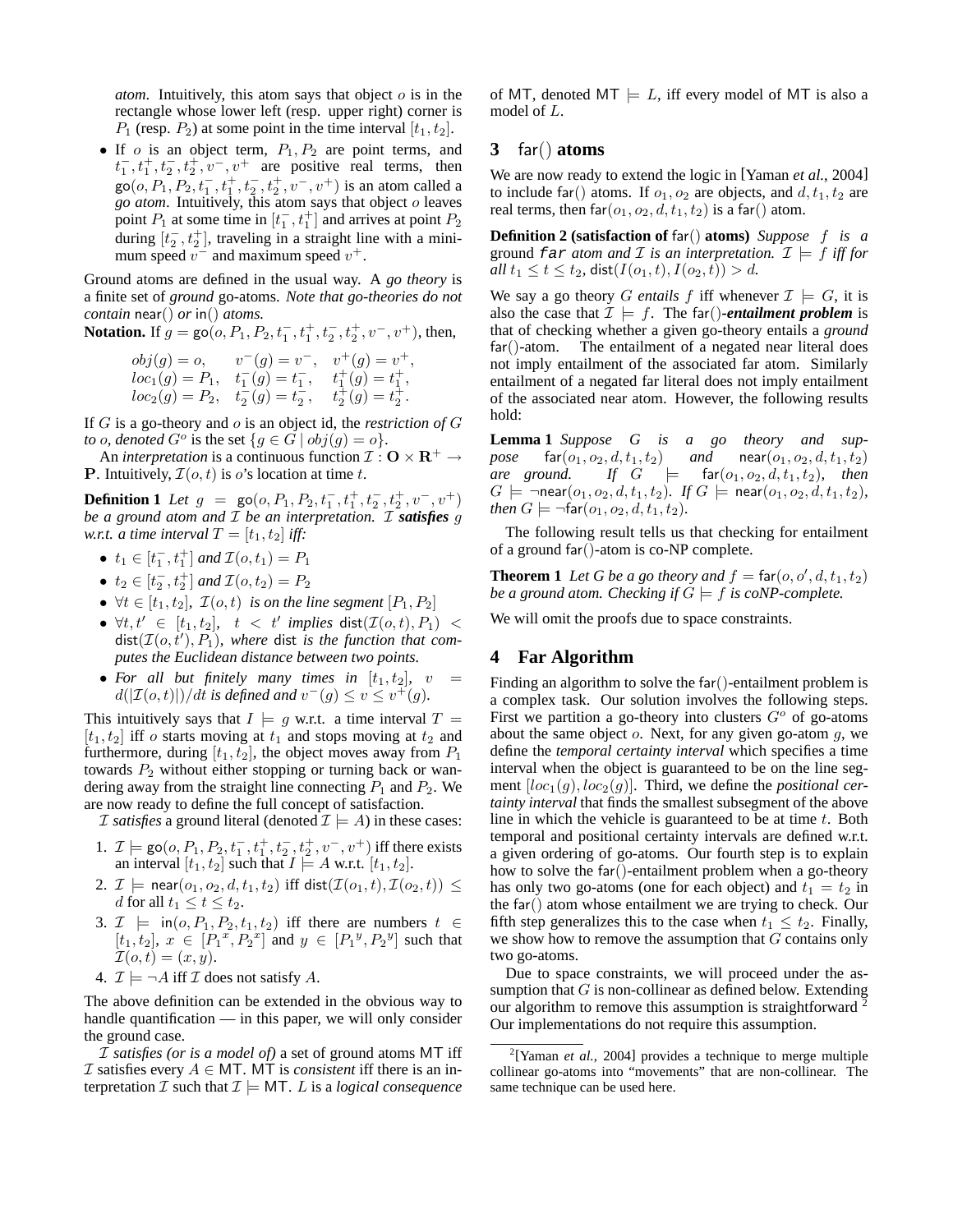**Definition 3** *A go theory* G *is* non-collinear *iff there are no* go-atoms  $g, g' \in G$  such that  $obj(g) = obj(g')$  and the fol*lowing two conditions both hold:*

- *The intersection of line segments*  $[loc_1(g), loc_2(g)]$  *and*  $[loc_1(g'),loc_2(g')]$  is a line segment  $[P,Q]$  such that P *is visited before* Q *in both* g *and* g <sup>0</sup> *and*
- $t_1^-(g) \le t_2^+(g')$  and  $t_1^-(g') \le t_2^+(g)$ .

### **4.1 Temporal and Positional Certainty Intervals**

In this section, we define the notions of temporal and positional uncertainty.

**Definition 4** ( $\mathcal{C}(G, o, \square)$ ) *Let* G *be a go theory and* o *be an object id.* Let  $\subseteq$  be any total ordering on  $G^o$ . The set  $\mathcal{C}(G, o, \square)$  *of linear constraints associated with*  $G, o, \square$  *is defined as follows:*

• 
$$
\forall g = \text{go}(o, P_1, P_2, t_1^-, t_1^+, t_2^-, t_2^+, v^-, v^+) \in G^o
$$
  
\n-  $t_1^- \leq S_g \leq t_1^+$  and  $t_2^- \leq E_g \leq t_2^+$   
\n-  $v^- \times (E_g - S_g) \leq \text{dist}(P_1, P_2) \leq v^+ \times (E_g - S_g)$ 

• *for every*  $g, g' \in G^o$  such that  $g \sqsubseteq g'$ :  $E_g \leq S_{g'}$ .

S<sup>g</sup> *and* E<sup>g</sup> *are variables associated with an atom* g *which intuitively denote the start time and end time of the movement described by* g*. When* G<sup>o</sup> *has only one atom* g*,we will use* C(g) *as a short hand notation.*

**Example 1** *Let*  $g = \text{go}(o, (40, 10), (70, 50), 12, 13, 21, 21, 4,$ 10) *and*  $g' = \text{go}(o, (70, 50), (30, 80), 20, 21, 30, 31, 4, 10)$ *. Suppose*  $G = \{g, g'\}$  *and*  $g \sqsubseteq g'$ *. Then*  $\mathcal{C}(G, o, \sqsubseteq)$  *contains the following constraints:*

- $12 \le S_g \le 13, 21 \le E_g \le 21$ ,
- $4 \times (E_g S_g) \le 50 \le 10 \times (E_g S_g)$ .
- $20 \le S_{g'} \le 21$ ,  $30 \le E_{g'} \le 31$ ,
- $4 \times (E_{g'} S_{g'}) \le 50 \le 10 \times (E_g S_g)$ ,
- $E_g \leq S_{g'}$ .

We now use linear programming methods to define the temporal certainty interval of a go atom.

**Definition 5**  $(TCI(G, o, \subseteq, g))$  *Let G be a go theory, o be an object, and*  $\sqsubseteq$  *be a total order on*  $G^o$  such that  $\mathcal{C}(G, o, \sqsubseteq)$  has *a solution. The temporal certainty interval,*  $TCI(G, o, \subseteq, g)$ *, of an atom*  $g \in \tilde{G}^o$  *w.r.t.*  $\sqsubseteq$  *is the time interval*  $[T^-, T^+]$ *where*

- T <sup>−</sup> *is the result of solving the linear program: "maximize*  $S_q$  *subject to*  $\mathcal{C}(G, o, \sqsubseteq)$ ",
- T <sup>+</sup> *is the result of solving the linear program: "minimize*  $E_q$  *subject to*  $\mathcal{C}(G, o, \sqsubseteq)$ ".

$$
TCI(G, o, \sqsubseteq, g)
$$
 is undefined if  $T^{-} > T^{+}$ .

When  $G^o$  has only one atom g we will  $TCI(g)$  as a short hand notation. Intuitively,  $TCI(G, o, \subseteq, g)$  is the interval when we know for sure that object  $o$  is within the line specified in go-atom  $g$ .

**Example 2** *Let* g and g' be the two go atoms in Example *1.*  $T\bar{C}I(g)$  is [13,21]. If  $G = \{g, g'\}$  and  $g \sqsubseteq g'$ , then  $TCI(G, \tilde{o}, \sqsubseteq, g') = [21, 30].$ 

Conversely, given a time point  $t$  and a ground go-atom  $q$ , we wish to know the potential segment on the line connecting  $loc_1(g)$  and  $loc_2(g)$  where the object associated with g could possibly be. To find this, we need another linear program.

**Definition 6** ( $PCI(G, o, \subseteq, g, t)$ ) *Let G be a go theory, o be an object, and*  $\subseteq$  *be a total order on atoms of*  $G^o$  *such that*  $\mathcal{C}(G, o, \underline{\square})$  *has a solution. Let g be an atom in*  $G^o$ *such that*  $TCI(G, o, \subseteq, g)$  *is defined and t be any time point in*  $TCI(G, o, \subseteq, g)$ *. The positional certainty interval,*  $PCI(G, o, \subseteq, g, t)$ *, of atom g at time t w.r.t. ordering*  $\subseteq$  *is defined as follows:*

• Let  $C(g, t)$  be the set of constraints:

$$
- \frac{d_{g,t}}{v^+(g)} \le t - S_g \le \frac{d_{g,t}}{v^-(g)}
$$
  

$$
- \frac{D - d_{g,t}}{v^+(g)} \le E_g - t \le \frac{D - d_{g,t}}{v^-(g)}
$$

*where*  $D = \text{dist}(loc_1(g), loc_2(g))$ *. Note that this is a linear program when* g *is fixed because many terms above (such as D, v*<sup> $-(g)$ </sup>, $v^{+}(g)$  *are constants).* 

• Let  $d_{g,t}^{min}$  be the result of solving the linear program

*minimize*  $d_{q,t}$  *subject to*  $C(G, o, \sqsubseteq) \cup C(g, t)$ *.* 

- Let  $d_{g,t}^{max}$  be obtained by maximizing the objective func*tion in the above linear program (instead of minimizing).*
- Let  $P^-(G, o, \sqsubseteq, g, t)$  be the point exactly  $d_{g,t}^{min}$ *units away from*  $loc_1(g)$  *on the line connecting*  $loc_1(g),loc_2(g)$  and likewise, let  $P^+(G,o,\sqsubseteq,g,t)$  be the point exactly  $d_{g,t}^{max}$  units away from  $loc_1(g)$  on the *same line.*

*The positional certainty interval*  $PCI(G, o, \subseteq, g, t)$  *is the line segment from*  $P^-(G, o, \sqsubseteq, g, t)$  *to*  $P^+(G, o, \sqsubseteq, g, t)$ *.* 

When  $G^{\circ}$  has only one atom q we use the shorter notation  $PCI(g,t).$ 

**Lemma 2** Let g be a go atom such that  $TCI(g)$  is defined, *I* be an interpretation, and suppose  $t \in TCI(q)$ . If  $\mathcal{I} \models q$ , *then*  $\mathcal{I}(o,t)$  *is on the line segment*  $PCI(q,t)$ *.* 

### **4.2 Binary go-theories about a single time point**

A binary go-theory is one which contains two go-atoms  $G =$  ${g, g' }$  where  $obj(g) = o, obj(g') = o'$ . Consider a ground  $\text{far}()$  query  $\text{far}(o, o', t_1, t_2, d)$  where  $t_1 = t_2$ . We need to check if the distance between  $o$  and  $o'$  is guaranteed to be greater than  $d$  at time  $t$ . The following lemma presents necessary and sufficient conditions for entailment of such queries under the above assumptions.

**Lemma 3** *Let*  $G = \{g, g'\}$  *be a go-theory such that*  $obj(g) = o$  and  $obj(g') = o'$  and let  $f = \text{far}(o, o', d, t, t)$ *be a ground atom.*  $G \models f$  *iff* 

- $t \in TCI(g)$  and  $t \in TCI(g')$  and
- The minimum distance between line segments  $PCI(q, t)$ and  $PCI(g', t)$  *is greater than d.*

**Example 3** *Let*  $g = \text{go}(o, (40, 10), (70, 50), 12, 13, 21, 21,$ 4, 10) *and*  $g' = \text{go}(o', (55, 20), (45, 80), 17, 18, 32, 33, 2, 6)$ *be two atoms. Let*  $G = \{g, g'\}$  *and*  $f = \text{far}(o, o', 5, 19, 19)$ *.*  $TCI(g) = [13, 21]$  and  $\widetilde{TCI}(g') = [18, 32]$  both include the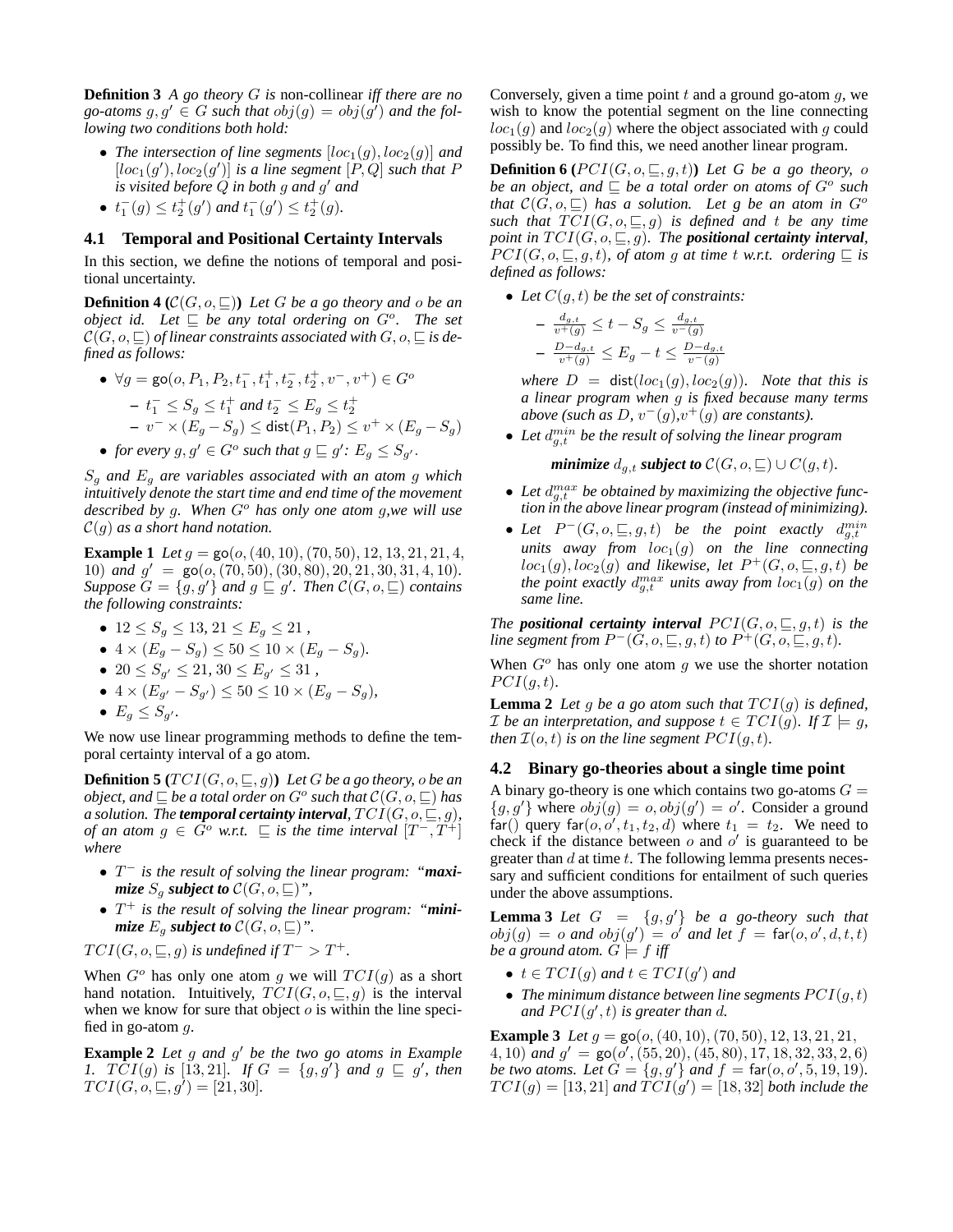

Figure 1: The polygon on the left is the space envelope of  $g'$ during [19, 21] and the volume on the right is 5-neigbourhood of g during time interval [19, 21]. g and  $g'$  are as defined in Examples 4,5 and 6.

*time point 19. At time 19, o is somewhere on the line segment*  $PCI(q, 19) = [(58, 34), (65.2, 43.6)]$  *and object o' is on the line segment*  $\angle PCI(g', 19) = [(54.67, 21.97), (53.08, 31.84)].$ *The minimum distance between these two lines is 33.73 which is greater than* 5 so  $G \models f$ .

Consider the atom near  $(o, o', d, t, t)$  atom instead of  $far(o, o', d, t, t)$  then the second bullet of Lemma 3 becomes: "The **maximum** distance between line segments  $PCI(g, t)$ and  $PCI(g', t)$  *is less than or equal to d*". This maximum distance is achieved at the end points of  $PCI(q, t)$  and  $PCI(g', t)$ , e.g.  $P^{-}(g, t)$  and  $P^{+}(g', t)$ . However the minimum distance between  $\overline{PCI(g,t)}$  and  $\overline{PCI(g',t)}$  is not necessarily at the end points hence its computation is more complex.

#### **4.3 Binary go-theories with temporal intervals**

The complexity of computing far queries gets magnified even more when we consider the case  $t_1 \leq t_2$ . For the near atom this is easy because it is enough to check the distance at the end points of  $PCI(q, t)$  and as shown in [Yaman *et al.*, 2004] end points of  $PCI(q, t)$  are piecewise linear functions over a time interval. This is not enough for the far atom. For this reason answering far queries over time intervals requires a different approach then the one in [Yaman *et al.*, 2004].

We first define the *space envelope* of a go-atom. Intuitively, the space envelope of a go-atom  $q$  is the set of all  $(x, y, t)$ -triples such that there exists a model  $\mathcal I$  of g in which  $\mathcal{I}(obj(g), t) = (x, y)$ . In other words, it defines where and when it is *possible* for object o to be.

**Definition 7** Let g be a ground go-atom such that  $TCI(g)$ *is defined and let*  $T = [t_1, t_2]$  *be any time interval such that*  $T \subseteq TCI(g)$ *. The space envelope,*  $SE(g, T)$  *of g during interval T is*  $\{(x, y, t) | t \in T \text{ and } (x, y) \in PCI(g, t)\}.$ 

**Theorem 2**  $SE(q, T)$  *is a convex set.* 

**Example 4** *Let*  $g' = \text{go}(o', (55, 20), (45, 80), 17, 18, 32, 33,$ 2, 6) *be a go atom. The space envelope of* g <sup>0</sup> *over time interval* [19, 21]*, is shown in Figure 1 on the left side. It is easy to see that*  $SE(g', [19, 21])$  *is convex.* 

We now define the set of points that are closer than a given distance  $d$  to any possible location of an object at a given time.

**Definition 8 (**d**-neighbourhood)** *Let* g *be a ground go-atom such that*  $TCI(g)$  *is defined. Let d be a real number and let*  $T = [t_1, t_2]$  *be a time interval such that*  $T \subseteq TCI(g)$ *. The d***-neighbourhood** of g during T, denoted  $Nbr(g, T, d) =$  $\{(x, y, t) | t_1 \le t \le t_2 \text{ and } (x, y) \in NearPts(g, t, d)\}\$ *where*  $NearPts(g, t, d) = \{(x, y) \mid \exists (x', y') \in PCI(g, t)\}$  $and$  dist $((x, y), (x'y')) \leq d$ .

Intuitively  $NearPts(g, t, d)$  is the set of all points p such that all points on the line segment  $PCI(g, t)$  which are d units or less in distance from p at time t. Similarly  $Nbr(g, T, d)$  is the set of all points  $(x, y, t)$  such that it is possible for  $obj(g)$  to be within d units of  $(x, y)$  at some time t in interval T.

**Theorem 3** (i)  $Nbr(g, T, d)$  *is a convex set.* (ii) If  $d = 0$ , *then*  $Nbr(g, T, d) = SE(g, T)$ .

**Example 5** *Let*  $g = \text{go}(o, (40, 10), (70, 50), 12, 13, 19, 21,$ 4, 10) *be a go atom. The* 5*-neighborhood of* g *over time interval* [19, 21] *is shown on the far right hand side of Figure 1. It is easy to see that it is a convex set.*

The following theorem states necessary and sufficient conditions under which  $\{g, g'\}\models f$ .

**Theorem 4** Let  $f = \text{far}(o, o', d, t_1, t_2)$  and  $G = \{g, g'\}$  be a go theory where  $obj(g) = o$  and  $obj(g') = o'$ .  $G \models f$  iff

- $[t_1, t_2] \subseteq TCI(g)$  and  $[t_1, t_2] \subseteq TCI(g')$
- $Nbr(g, [t_1, t_2], d) \cap SE(g', [t_1, t_2]) = \emptyset$

Thus, an algorithm to solve the far()-entailment problem only needs to check both these conditions. [Mantyla, 1988] provides polynomial algorithms to check for the intersection of two convex sets — these can be used directly to check the second condition above.

**Example 6** *Let*  $g = \text{go}(o, (40, 10), (70, 50), 12, 13, 21, 21, 4,$ 10) and  $g' = \text{go}(o', (55, 20), (45, 80), 17, 18, 32, 33, 2, 6)$  *be two go atoms. Let*  $G = \{g, g'\}$  *and*  $f = \text{far}(o, o', 5, 19, 21)$ *. Then*  $TCI(g) = [13, 21]$  *and*  $TCI(g') = [18, 32]$ *. Both include the time interval* [19, 21]*. Figure 1 shows*  $Nbr(g, [19, 21], 5)$  and  $SE(g', [19, 21])$ . It is apparent from *the figure that the two do not intersect: hence*  $G \models f$ .

#### **4.4 Arbitrary Go-theories with temporal intervals**

We now remove the restriction that  $G$  is a binary go-theory. Doing so introduces several complications. For any single  $o$ , there may be many possible total orderings associated with  $G<sup>o</sup>$ . Furthermore, for some theories we can predict the possible locations of an object not only in the certainty interval of an atom, but also during a time interval that spans over several atoms. The following lemma gives the necessary and sufficient conditions when this can be done.

**Lemma 4** *Let*  $G$  *be a go-theory, o be an object, and*  $\subseteq$  *be a total order on*  $G^o$  such that  $\mathcal{C}(G, o, \sqsubseteq)$  has a solution. Suppose  $g_1 \sqsubseteq g_2 \ldots \sqsubseteq g_n$  are the atoms of  $G^o$ .  $TCI(G, o, \sqsubseteq)$  $(g_i) \cup TCI(G, o \subseteq, g_{i+1}) \ldots \cup TCI(G, o, \subseteq, g_j)$  *is a* single time interval *iff for every*  $1 \leq i \leq k \leq j \leq n$  *with*  $TCI(G, o, \sqsubseteq, g_k) \stackrel{w}{=} [T_k^-, T_k^+]$  the following are true

- $T_k^+ = T_{k+1}^-$
- $loc_2(g_k) = loc_1(g_{k+1})$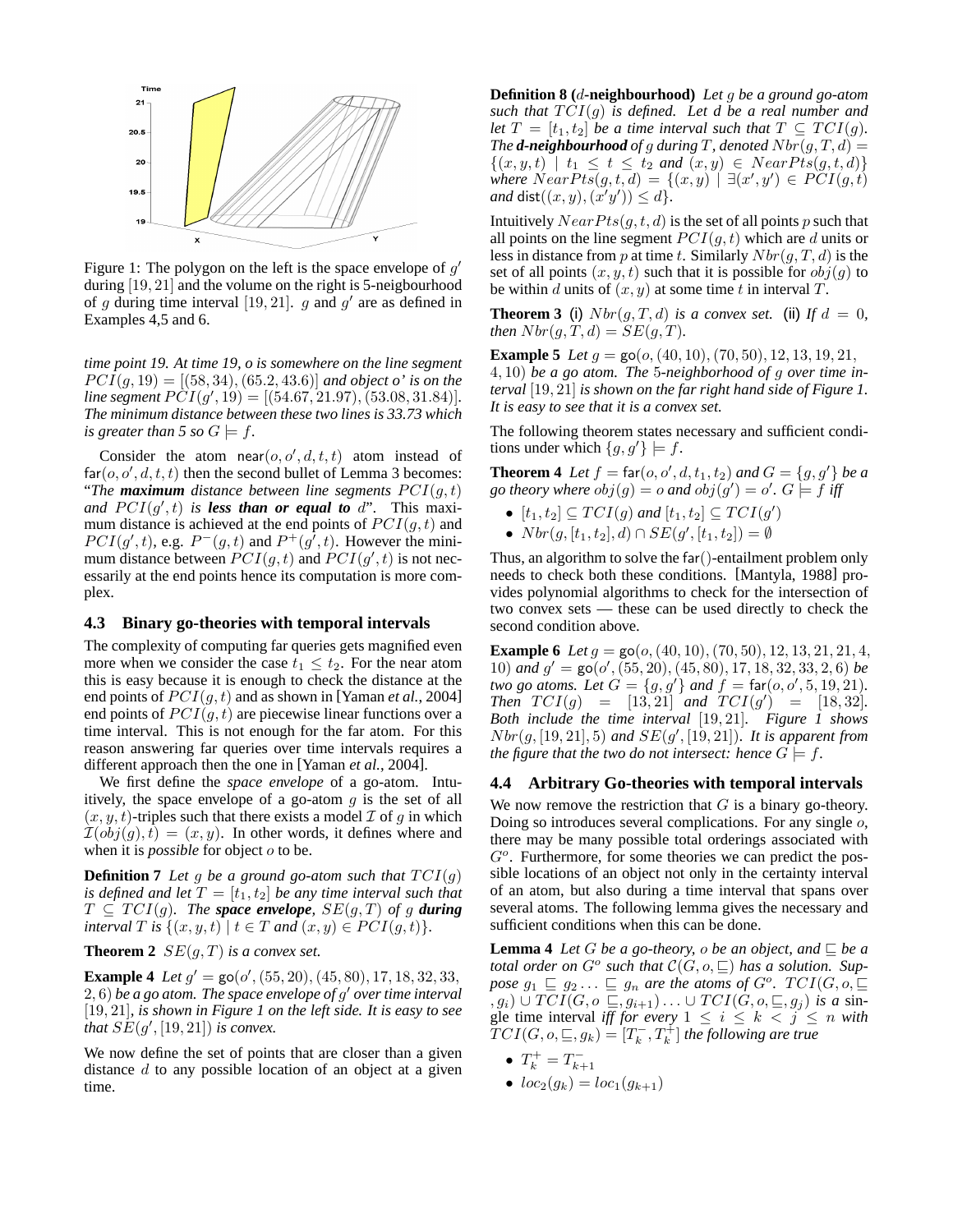**Definition 9** Let G be a go-theory, o be an object, and  $\Box$ *be a total order on*  $G^o$  such that  $\mathcal{C}(G, o, \sqsubseteq)$  has a solution.  $Suppose S \subseteq G^o$ . *S* is **temporally relevant** to time interval  $[t_1, t_2]$  *is iff* 

- *The atoms in* S *satisfy the conditions in lemma 4 and*
- *There are atoms g, g' in S such that*  $t_1 \in TCI(G, o, \square)$  $(g)$  and  $t_2 \in TCI(\tilde{G}, o, \sqsubseteq, g')$

**Example 7** *Let*  $g_1 = \text{go}(o, (40, 10), (70, 50), 12, 13, 21, 21, 4,$ 10) *and*  $g_2 = \text{go}(o, (70, 50), (30, 80), 20, 21, 30, 31, 4, 10)$ *be go atoms.* If  $G = \{g_1, g_2\}$  and  $g_1 \subseteq g_2$  then  $\mathcal{C}(G, o, \sqsubseteq)$  has a solution. Moreover  $TCI(G, o, \sqsubseteq, g_1) =$ [13, 21]*,*  $TCI(G, o, \subseteq, g_2) = [21, 30]$  *and*  $TCI(G, o, \subseteq, g_2) = [21, 30]$  $(a, g_1)$   $\cup$   $TCI(\dot{G}, o, \subseteq, g_2)$  *is a single interval. Suppose*  $T = [19, 30]$  *then*  $\{g_1, g_2\}$  *is temporally relevant to*  $T$ *.* 

We now generalize definitions 7 and 8 to accommodate nonbinary go-theories.

**Definition 10** ( $SE(G, o, \subseteq, T)$ ) *Let* G *be a go-theory, o be* an object, and  $\sqsubseteq$  be a total order on  $G^o$  such that  $\mathcal C(G, o, \sqsubseteq)$ *has a solution.* If  $T = [t_1, t_2]$  *is a time interval, then*  $SE(G, o, \subseteq, T)$  *is the set of all points*  $(x, y, t)$  *such that* 

- $t \in T$  and  $t \in TCI(G, o, \sqsubseteq, g)$  for some  $g \in G^o$ ,
- $(x, y)$  *is on PCI*(*G*, *o*,  $\sqsubset$ , *q*, *t*).

 $SE(G, o, \subseteq, T)$  *is not defined if there is a time point*  $t \in T$  $such that for all  $g \in G^o, t \notin \overline{TCI}(G, \sqsubseteq, g)$ .$ 

Note that  $SE(G, o, \subseteq, T)$  is not necessarily convex when  $T$  spans over multiple go atoms. We can generalize  $Nbr$  to  $Nbr(G, o, \subseteq, T, d)$  in a similar manner — these are omitted due to space constraints.  $Nbr(G, \subseteq, T, d)$  also may not be convex. We now state a theorem describing the conditions under which a go theory  $G$  entails a far() atom.

**Theorem 5** *Suppose G is a go-theory and*  $o, o'$  *are objects.* The ground atom  $f = \text{far}(o, o', d, t_1, t_2)$  *is a logical consequence of* G *iff for every pair of total orders*  $\subseteq$  *and*  $\subseteq'$  *on*  $G^o$ and  $G^{o'}$  such that  $\mathcal{C}(G, o, \sqsubseteq)$  and  $\mathcal{C}(G, o', \sqsubseteq')$  are solvable:

- $\exists S \subseteq G^o$  such that S is temporally relevant to  $[t_1, t_2]$
- $\exists S' \subseteq G^{o'}$  such that  $S'$  is temporally relevant to  $[t_1, t_2]$
- $Nbr(G, o, \subseteq, [t_1, t_2], d) \cap SE(G, o', \subseteq', [t_1, t_2]) = \emptyset.$

**Example 8** *Let*  $g_1$  *and*  $g_2$  *be go atoms in Example 7 and*  $g' = \overline{g}$ o(o', (55, 20), (45, 80), 17, 18, 32, 33, 2, 6). Let  $G =$  ${g_1, g_2, g'}$  and  $f = \text{far}(o, o', 5, 19, 30)$ *. If*  $g_1 \subseteq g_2$  and  $\mathcal{L} = \emptyset$  then Figure 2 shows  $Nbr(G, o, \mathcal{L}, [19, 30], 5)$  and  $SE(G, o', \sqsubseteq', [19, 30])$ . The figure also shows that the sets *intersect - hence*  $G \not\models f$ .

As  $Nbr(G, o, \sqsubseteq, T, d)$  and  $SE(G, o', \sqsubseteq, T)$  are not always convex, computing their intersection is tricky. We partition T into subintervals  $T_1, T_2, \ldots, T_n$  (we call this a *convex partition of* T) such that for all  $i < n$ , the end point of  $T_i$ is the end point of the temporal certainty interval of some  $g \in G^o \cup G^{o'}$ . It is easy to verify that  $n \leq |G^o| + |G^{o'}|$ . For each  $T_i$ ,  $Nbr(G, o, \subseteq, T_i, d)$  and  $SE(G, o', \subseteq, T_i)$  are convex and we leverage this in the CheckFar algorithm below.



Figure 2: The space envelope of  $o'$  with respect to  $G$  and 5-neighbourhood of  $o$  w.r.t. G and  $\sqsubseteq$  during time interval [19, 30]. G and  $\sqsubset$  are as defined in Example 8

**Algorithm** CheckFar $(G, \sqsubseteq, \sqsubseteq', f)$ Suppose  $f = \text{far}(o, o', d, t_1, t_2);$ **if**  $C(G, o, \sqsubseteq)$  or  $C(G, o', \sqsubseteq')$  has no solution **then return** true Let  $S_o \subseteq G^o$  such that  $S_o$  is temporally relevant to  $[t_1t_2]$ Let  $S_{o'} \subseteq G^{o'}$  such that  $S_{o'}$  is temporally relevant to  $[t_1t_2]$ **if** no such  $S_o$  or  $S_{o'}$  exists **then return** false Let  $T_1, T_2, \ldots, T_n$  be the convex partition of  $[t_1, t_2]$ **for each**  $i < n$  **do if**  $Nbr(G, o, \sqsubseteq, T_i, d) \cap SE(G, o', \sqsubseteq', T_i]) \neq \emptyset$ **then return** false **end for return** true

**Theorem 6** Suppose  $G$  is a go-theory and  $f$  $\textsf{far}(o, o', d, t_1, t_2)$  *is a ground atom. Then:* f *is en*tailed by  $G$  iff for every total order  $\sqsubseteq$  and  $\sqsubseteq'$  on  $G^o$  and  $G^{o'}$ , *the algorithm*  $\mathsf{CheckFar}(G, \sqsubseteq, \sqsubseteq', f)$  returns "true".

# **5 Implementation**

We have implemented the CheckFar algorithm in Matlab. Our test results show that CheckFar $(G, \subseteq, \subseteq', f)$  runs in linear time. Note that a single run of CheckFar does not check if  $G \models f$ . In fact CheckFar( $G, \sqsubseteq, \sqsubseteq', f$ ) should be executed for every possible  $\sqsubseteq, \sqsubseteq'$  pair that produce a solvable set of constraints. Although in theory this number is exponential which leads to coNP-hardness, in practice we expect this number to be bounded by a manageable constant  $k$ . In general individual movements can have some uncertainty however the order in which they are going to be accomplished is usually well known. Figure 3 shows the running time of 3 far queries as we vary the number of atoms per object when  $k = 256$ . Each data point is an average of 300 runs. For these experiments we created go theories  $G$  with at most 16 total orderings and all atoms are in a rectangle of size 300 by 400. We queried those theories using three query templates  $Q1 = \text{far}(o, o', 1, t_1, t_2), Q2 = \text{far}(o, o', 50, t_1, t_2)$ and  $Q3 = \text{far}(o, o', 10000, t_1, t_2)$  where  $[t_1, t_2]$  is a random time interval with length 10. The reader will notice that as the distance increases, the time to compute the query decreases. In the case of Q3 which is trivially false it takes almost no time to return the answer. Queries Q1 and Q2 take at most 0.6 seconds for go theories with 1000 atoms per object.